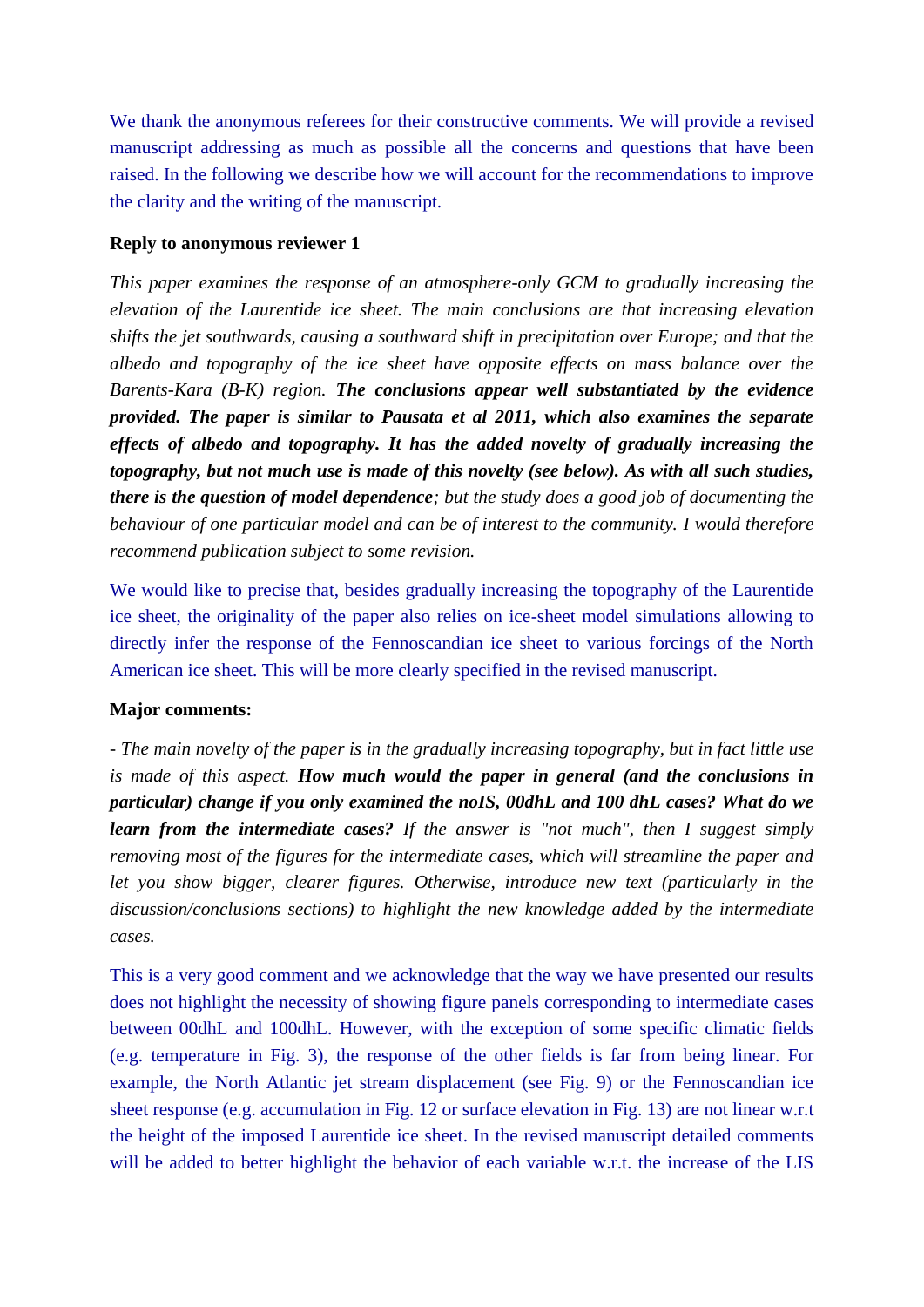topography and to better highlight what can we learn from the intermediate cases. Moreover, as outlined by Reviewer 1, LIS and FIS co-evolved during the last glacial cycle. In this study, we have only considered idealized configurations of the Laurentide ice sheet. Therefore, we believe that making use of intermediate cases is of relevance for the purpose of our paper since this allows to take into account a larger range of configurations and to better assess the response of the Fennoscandian ice sheet within the framework of the last glacial cycle. In the revised manuscript we will pay a particular attention to clarify this and to extend the discussion section on the implications of our simulations and analyses.

*- An important conclusion is that ablation rates increase so much over the B-K in the high-LIS cases that they prevent the formation of the FIS. The relevance of this conclusion to the real system is difficult to evaluate, though: the LIS and FIS in fact co-evolved, so the problem of FIS inception in the presence of a full LIS is obviously artificial. It's OK as a first step, but the interest of the paper would increase considerably if a new GCM simulation were performed in which the FIS has the elevation computed by the ice-sheet model in the 00dhL run while the LIS has its full elevation. The GCM outputs could then be fed back into the ice-sheet model to test for self consistency; it's possible that the FIS will be maintained in that case.*

This is a good point. The recommended simulation is currently running and the results will be presented in an additional section.

### **Minor comments:**

*Sec 3.2: Temperature changes over the B-K are explained exclusively through changes in advection. While this is reasonably convincing in the summer case, when there is a clear north-south temperature gradient across the B-K, but less so in winter, when there seems to be no gradient at all. I can't tell if this is just because the temperature goes off the scale across the whole B-K region in Fig 3 top right – if so, then adjust the scale so that the temperature gradient can be appreciated. If there really is no gradient, then you need an alternative explanation for the winter cooling – try looking at cloud radiative forcing.*

The problem comes from the colour scale. This will be corrected in the revised manuscript.

*Sec 3.3: Does "precipitation" here refer only to liquid precipitation, or to the total liquid+frozen precipitation?* 

It refers to total precipitation. This will be clarified.

*Sec 5, l20: Seems to me that Lofverstrom et al (2014) attribute warm temperatures over Siberia to the Fennoscandian ice sheet (see their Fig 8), not the Laurentide as claimed here.*

Yes, this is right. The sentence will be corrected and the paragraph will be modified accordingly.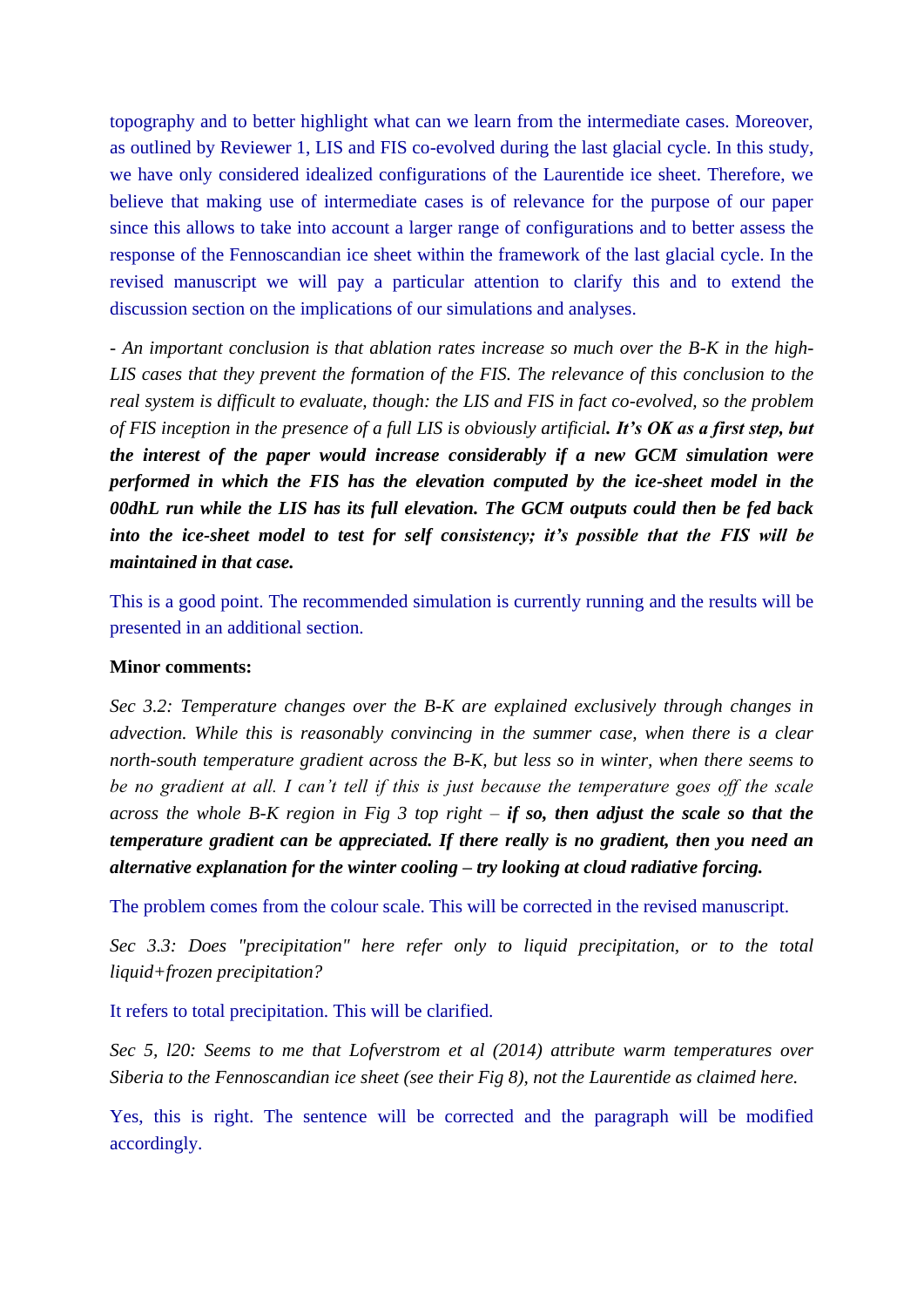## **Reply to anonymous reviewer 2**

*General comments: Based on an atmosphere GCM, this manuscript by Beghin and colleagues investigates the role played by the atmospheric changes associated with different Laurentide ice sheet (LIS) configurations on Eurasian climate, especially on Northwestern Europe. Via gradually increasing the LIS heights (similar approach as Zhang et al. 2014 Nature), authors propose that the atmospheric responses over Europe are characterized by seasonal and spatial heterogeneity. The results are interesting but might not be robust enough. In addition, the experimental design possesses weak relationship with real climate. Thus, I would rather recommend a major revision on this stage.*

## **Major comments:**

*1. Lack of results/comprehensive discussion about potential effects of ocean circulation response on their conclusions. The core results of this study are based on AGCM simulations, in which the sea surface properties (e.g. SST) are fixed to the LGM outputs. This approach is able to well evaluate the initial responses of atmosphere circulation to the changed boundary conditions (here is LIS), but cannot provide in-depth information on the real climate (incl. atmosphere-ocean interaction). In the model setup of this study, prescribed LIS changes encompass two extreme cases (e.g. the white and flat LIS and the LGM LIS) and the cases in between. This large spread of LIS heights will significantly affect ocean circulation, for instance, the Atlantic Meridional Overturning Circulation (AMOC) (e.g. Ullman et al 2013 CP, Zhang et al 2014 Nature), potentially leading to different patterns of the temperature and precipitation over Europe in comparison to the fixed ocean boundary. I would recommend to additionally performing another suit of sensitivity experiment in which a different ocean boundary is used to force the atmosphere. For instance, the ocean boundaries from the fully coupled 00dhL and noIS simulations. If performing additional simulations were not possible, however, the authors would have to carefully discuss this issue in the revised version (which is not at all considered in this version).*

The reviewer is right. Our experimental setup does not allow us to provide an "in-depth information" on the real climate since the feedbacks of the ocean are not accounted for. Moreover, other approximations have been made since the Fennoscandian and Laurentide ice sheets co-evolved throughout the last glacial cycle (see remark below and comment of reviewer 1). This latter point will be addressed in the revised manuscript through an additional atmospheric-ice-sheet simulation. However, as outlined by the reviewer, our aim was to investigate the atmospheric response to changes in boundary conditions. Our approach must be therefore considered as a first-step before including the analysis of more complex processes including feedbacks between the different components of the Earth system. In the revised manuscript we will pay a particular attention to present more clearly our objectives. Nevertheless, we acknowledge that it would have been necessary to discuss in more details the limitations of our approach. Running coupled atmosphere-ocean circulations takes much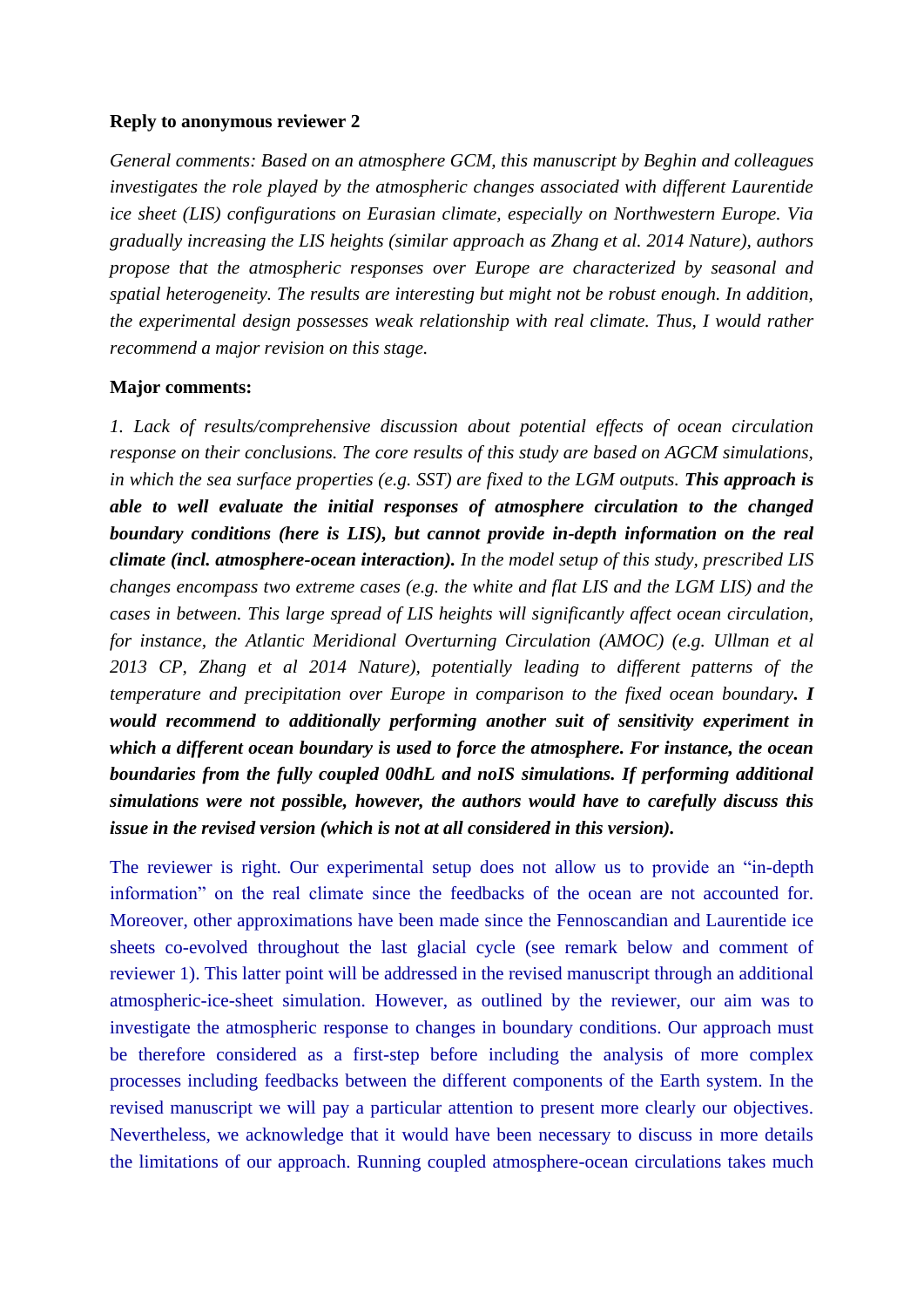more time than doing atmosphere-only simulations. It seems to be impossible for many technical reasons to do such simulations in a reasonable time span. However, we will provide an extensive discussion on how accounting for the ocean may change the atmospheric response.

*2. The authors show plenty of anomaly fields from different LIS simulations to support their arguments. But without any significance test, it is hard to evaluate whether the contrasts associated with different LIS configurations are robust as well as the proposed mechanisms. Thus I would suggest here to include the corresponding t-test at least amongst simulations of noIS, 00dhL, 50dhL and 100dhL. In addition, it would be better to provide the ice sheet mask in all corresponding figures.*

The statistical significance will be indicated for the main figures of the paper. We have already included statistical test in Figure 10 where a boostrapping method has been applied to evaluate the variability of the latitudinal displacement of the North Atlantic jet stream and of the anomaly (xxdhL – nosIS) of winter precipitation. These tests strengthen our conclusions about the relationship between these variables.

*3. In the part associated with AGCM outputs, the authors carefully demonstrate the mechanisms accounting for different temperature and precipitation responses over different regions of Europe. From my point of view, there is no flaw on the logic but on the way to clearly present the results. As two main factors accounting for the ice sheet mass balance, I would recommend two sections associated with temperature and precipitation in this part, and putting the corresponding mechanisms as the subsections.*

The reviewer is right. We will follow this recommendation in the revised manuscript.

*4. The ice sheet modeling part is the most novel part in the whole manuscript. In the present version, the authors only discussed the responses of Fennoscandian ice sheet to the atmosphere circulation changes associated with different LIS configurations. How are the responses of LIS per se? For instance, how would the LIS respond to the corresponding atmosphere forcing? Given the co-evolution of both LIS and FIS during glacials, it would also be interesting to evaluate the feedbacks of FIS on LIS mass balance via the atmosphere circulation.*

Raising the problem of the co-evolution of the both LIS and FIS is a very good point. In the revised version of the manuscript we will provide information on the response of the simulated Laurentide ice sheet. However to assess the feedbacks of FIS on LIS requires to conduct another set of experiments with varying heights of the Fennoscandian ice sheet. This will be achieved in the near future and will be the scope of another paper.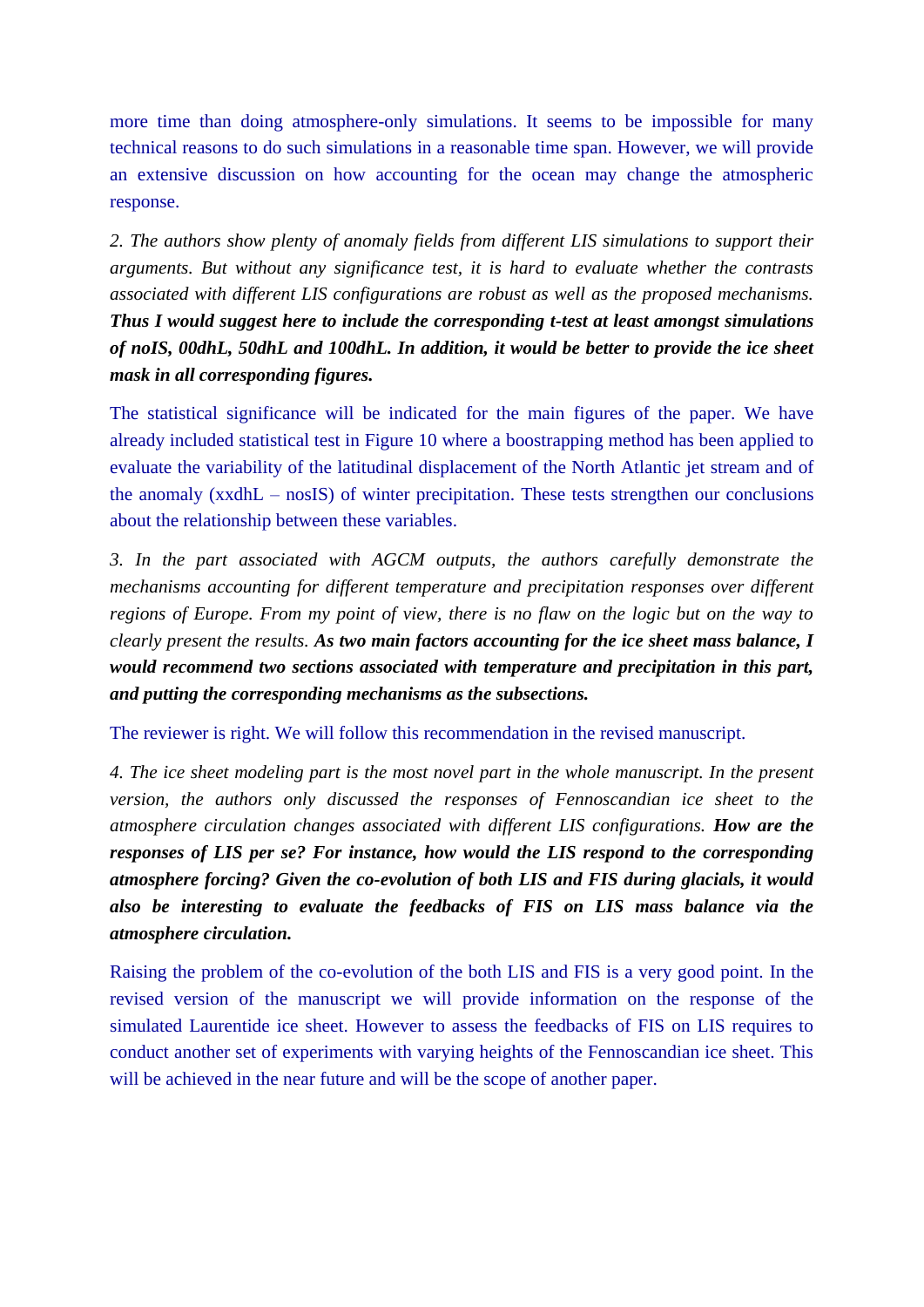#### **Minor comments:**

*P29 Line 19-22: In Ullman et al 2013, it is shown that the tsurf and p-e do not change significantly over Fennoscandian ice sheets under two extreme 21ka ice sheet configurations. Can you give a potential interpretation on this point, possibly based on your results?* 

The experimental setup of Ullman et al. (2014) (referred to as ULL14) is fully different from our approach. Their objective was to compare the impact on the global climate of two different LGM reconstructions of the Laurentide ice sheet (LIS), namely ICE-5G (Peltier, 2004) and the second one from Licciardi et al. (1998), referred to as LICCI98 in the following. The topography of the other ice sheets was that provided by ICE-5G. The most striking differences between both LIS reconstructions rely on the LIS maximum altitude (4520 m in ICE-5G vs 3560 in LICCI98) and on its shape. In fact, the centre of mass is located over the Keewatin dome in ICE-5G and the ice sheet has a single dome. The LICCI98 reconstruction is characterized by three domes and a centre of mass located eastward compared to ICE-5G. The differences between both LIS reconstructions result in a6 to 9°C cooling in northeastern Asia, Beringia and the North Pacific, but almost no change in surface temperature is observed over the Fennoscandian region, except over the easternmost margin. In the same way, the main changes observed in the P-E climatic fields are far from the icesheet area and located in Pacific and southeastern North America. However, the LIS differences induce changes in the patterns of the 500 hPa geopotential height. In the present study, we do not test LIS ice-sheet elevations as high as the ICE-5G one. The highest altitude (i.e used in the 100dhL experiment) is ~3600 m, fully similar to LICCI98, but the centre of mass is rather located over the Keewatin dome, similarly to ICE-5G, although less extended. Moreover, in all of our experiments, the Fennoscandian ice sheet (FIS) has been removed. It has been previously shown that at the LGM the atmospheric circulation and the LGM climate are mainly controlled by the topography of the ice sheets (e.g. Pausata et al. 2011; Cook and Held, 1988). Therefore, the removal of the FIS likely results in a shift of the low and high pressure centres compared to the ULL14 study with ensuing consequences on the simulated climate.

Nevertheless, we tried to analyze more in-depth the differences between ULL14 and the present study. We plotted the difference of the 500 hPa geopotential height (with zonal mean removed) between the 60dhL and the 100dhL experiments (see figure below). This plot can be compared to the ULL14's Figure 2f. Note that contrary to ULL14 we did not mask out the LIS. We obtained high/low pressure patterns over the northern part of the Eurasian continent and the North which are quite similar to those simulated in ULL14 with higher pressures in 60dhL over the northern North Atlantic and northwestern Europe and lower pressures over Siberia, Beringia and North Pacific. However, the locations of the pressure centres are shifted compared to ULL14. In our study the highs are centered over the North Atlantic (against Scandinavia in ULL14) and the lows are centered over Siberia (against the North Pacific in ULL14). ULL14 attributed the cooling simulated in LICCI98 (w.r.t. ICE-5G) over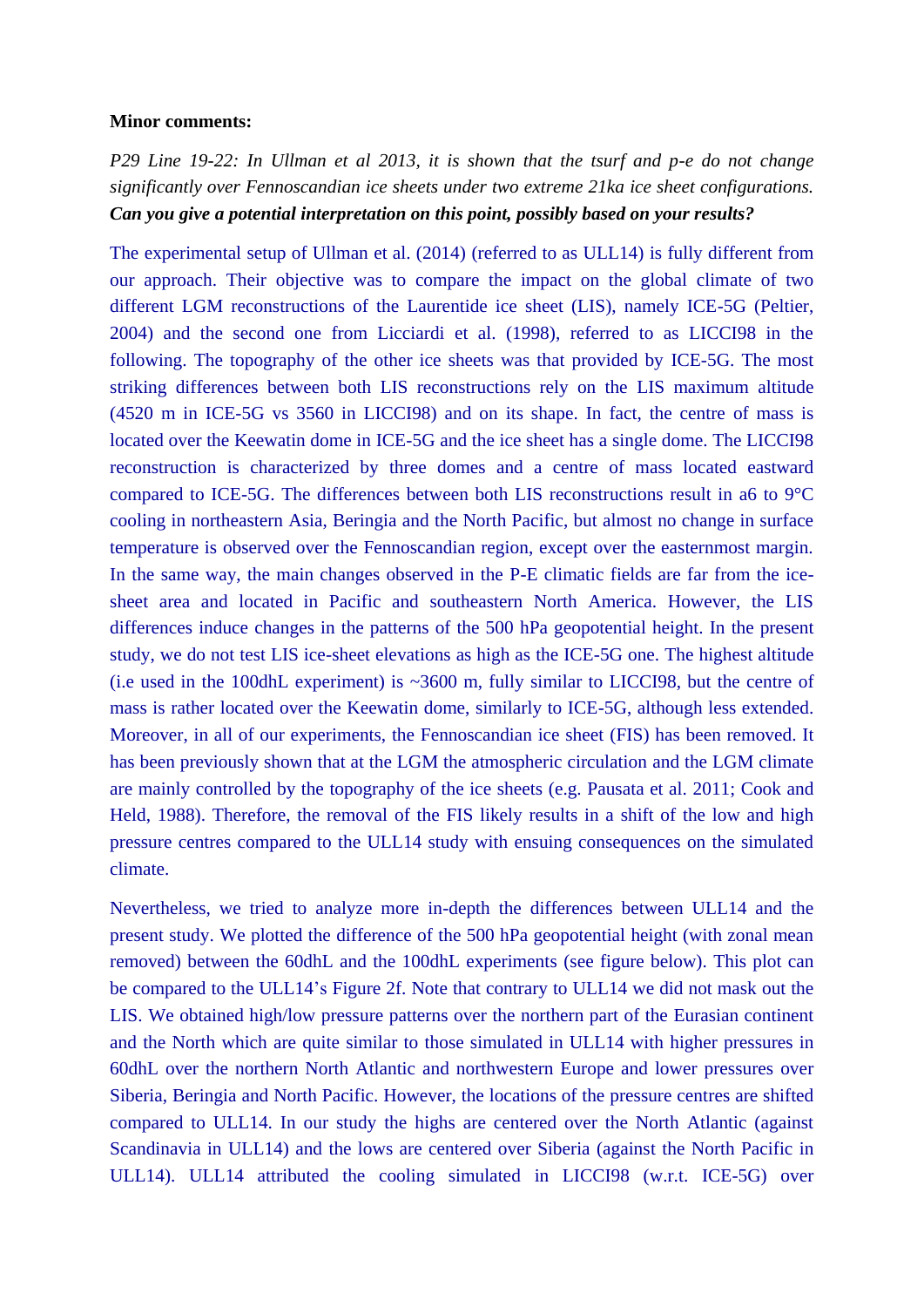northeastern Asia, Beringia and the North Pacific to the dominant stationary wave patterns, particularly over Siberia and Beringia. Almost no change in surface temperatures appears over the Fennoscandian area, except in the easternmost part. This seems consistent with our findings: in our study, the maximum cooling also occur over the eastern part of the ice sheet. However, the cooling is more pronounced and extends over the entire Fennoscandian area (see Fig. 3). The differences in surface temperature patterns may likely be explained by the westward location of the low pressure centre.



Differences between 60dhL and 100dL experiments for the annually averaged 500 hPa geopotential height with zonal mean removed.

As mentioned above, we have not tested the impact of LIS topographies higher than that of the 100dhL experiment, which is equivalent to the LIS LICCI98 topography. However, the occurrence of a threshold effect linked to the LIS topography is a plausible explanation of the ULL14 results. In other words, as the LIS altitude reaches an upper limit, changes in surface temperatures are no longer observed. This hypothesis is even more conceivable for the P-E climatic field and is, by the way, supported by our own results, at least for the Scandinavian region (see section 3.3 in the first version of the manuscript and Fig. 6). Actually, the positive anomaly of precipitation simulated over Scandinavia is shifted southward as the LIS gets higher, reaching French and Iberian Peninsula Atlantic coasts.

Finally, we cannot exclude a possible influence of the ocean in the ULL14 results. The ULL14 simulations have been conducted with GISS-E2-R Model which is a fully coupled atmosphere-ocean model. Since our aim was to only investigate the atmospheric response to increasing LIS topographies, both SST and sea-ice coverage were prescribed from the IPSL PMIP3 LGM run outputs.